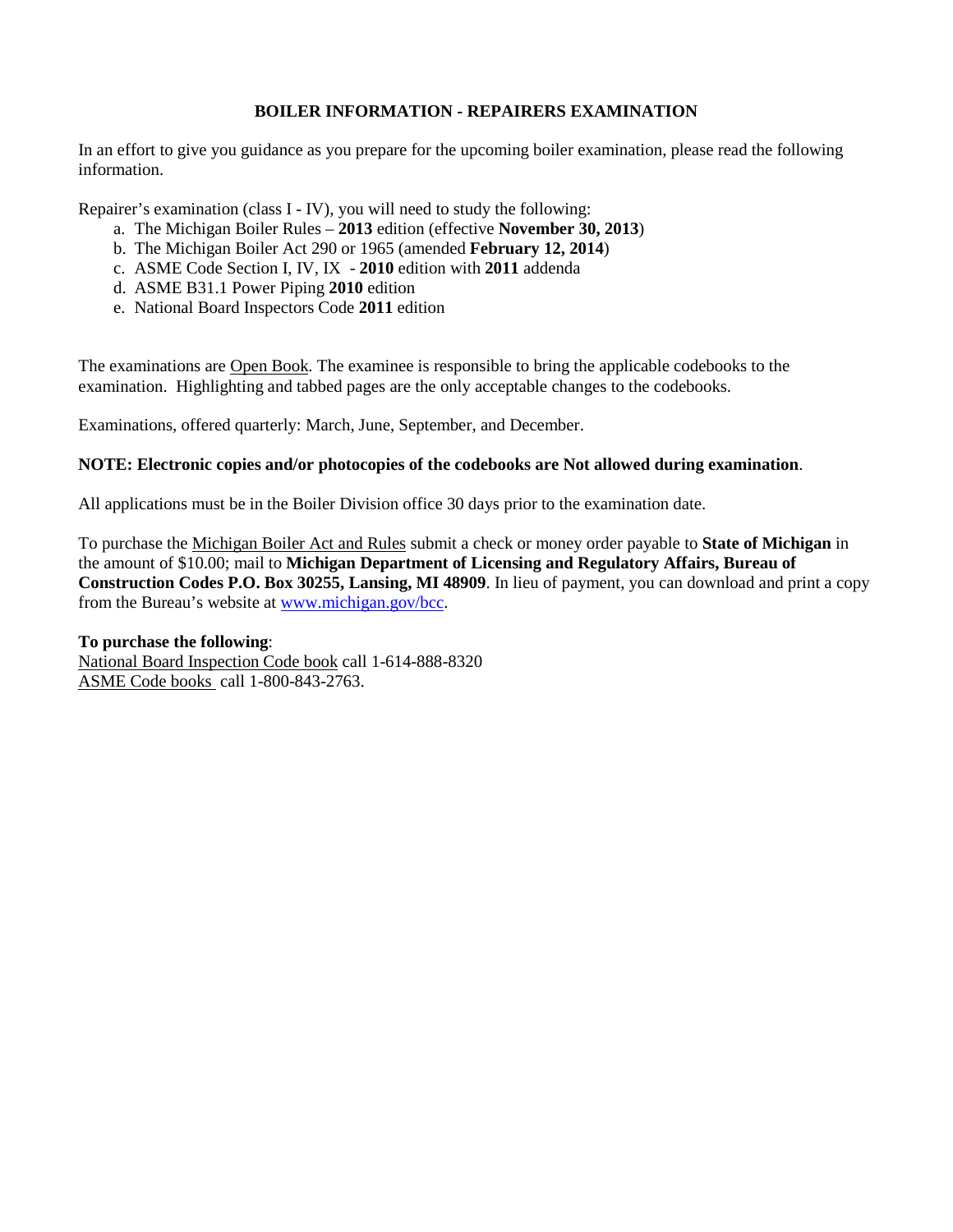#### **APPLICATION FOR BOILER REPAIRER'S EXAMINATION**

The following is information for the applicant completing the application for a repairer's examination in accordance with State of Michigan Boiler Rules and Regulations.

**Rule 117.** Boiler repairers shall be licensed as required by section 13 of the act.

**Rule 119.** (1) An application for a boiler repairer's license shall be on a form provided by the boiler division of the department. The applicant shall state the name of the business, firm, partnership, or corporation that the applicant intends to represent in the business of repairing boilers and shall give evidence of his or her past experience in the repair of boilers and evidence of his or her workmanship and engineering skills that would qualify the applicant for examination and licensing.

(2) An applicant for a boiler repairer's license shall have at least 5 years of experience in all phases of boiler repair in the class of license for which the applicant is applying. A credit of 3 years of experience towards the 5 years of experience will be given for 3 years of experience in the design, construction, manufacture, or inspection of boilers.

(3) The boiler division of the department may verify repairs required to be reported on the application to establish the applicant's minimum practical repair experience in the applicant's desired license classification. Copies of the boiler division inspection reports of the repairs shall be made part of the application.

**Rule 121.** (1) The examination for a boiler repairer's license shall be approved by the board of boiler rules. The examination will be held quarterly at a location determined by the boiler division of the department.

(2) An applicant wishing to upgrade his or her license to a higher classification shall take the examination prescribed in subrule (1) of this rule.

(3) The director, upon the request of a company in possession of a valid ASME "N" type certificate of authorization or the national board of boiler and pressure vessel inspectors "NR" certificate of authorization, shall issue, to an individual of the company, a license as a nuclear repairer if the individual, before receiving his or her license, satisfactorily passes the examination prescribed in subrule (1) of this rule.

**Rule 122.** (1) An applicant for a boiler repairer's license shall state the name of the business, firm, partnership, or corporation under which he or she intends to carry on the business of repairing boilers before a license will be issued. The applicant may be the owner, a partner, an officer of a corporation, or a supervisory employee of the business, firm, partnership, or corporation legally registered with the state. (2) A person shall not engage in repairing boilers under the name of more than 1 business at any one time.

**Rule 123.** The fee prescribed by R 408.4038 shall accompany each application for boiler repairer's license.

**Rule 124.** An individual employed by, and working under the supervision of, a licensed boiler repairer is not required to be licensed.

**Rule 125.** (1) A boiler repairer's license shall be renewed annually upon payment of a fee as prescribed by R 408.4038.

(2) A repairer's license shall expire on December 31 of each year and shall be renewed. An application for renewal shall be submitted to the boiler division of the department between September 30 and December 31. A license that is not renewed by January 1 shall be voided and may be reinstated only upon application for reinstatement and payment of both the renewal fee and a reinstatement fee of \$75.00. A person requesting renewal of a license within 3 years after the license is voided pursuant to this subrule is not subject to reexamination for the license, but shall pay both the reinstatement fee and the annual license renewal fee for the current renewal year. A person who fails to renew a license for 3 consecutive years shall meet the requirements of, and take an examination for, the class of license sought.

(3) A licensee who changes business affiliation shall notify the chief inspector, on a form provided by the boiler division of the department, of the name and address of the new business affiliate under which the licensee intends to use his or her license. A fee of \$20.00 shall accompany the notification form.

**Rule 127.** (1) A class I license allows a licensee to repair a boiler by means other than welding, riveting, or other fabrication process.

- (2) A class II license allows a licensee to do both of the following:
- (a) Repair a low-pressure boiler, a hot water supply boiler, and a fire tube boiler of any pressure.

(b) Perform work covered by a class I license.

(3) A class III license allows a licensee to do all of the following:

(a) Repair a high-pressure boiler.

- (b) Repair or replace non-boiler external piping, as defined by ASME code B31.1 and R408.4032.
- (c) Perform work covered by a class II license.
- (4) A class IV license allows a licensee to do all of the following:
- (a) Repair or field-erect a boiler of any pressure. Exception: a boiler that has a nuclear heat source.
- (b) Repair or replace non-boiler external piping as defined by ASME code B31.1 and R408.4032.

(5) A class V license allows a licensee to erect and repair a boiler that has a nuclear heat source or its parts, appurtenances, or system components, and also provides the following:

- (a) The licensee may repair or replace non-boiler external piping, as defined by ASME code B31.1 and R 408.4032.
- (b) Before a license is issued, an applicant for a class V license shall submit evidence of the following:
	- (i) Familiarity with and knowledge of all federal rules and regulations regarding the construction of a boiler that has a nuclear heat source.

(ii) Employment by a company in possession of a valid ASME N-type symbol stamp applicable to the portions of any nuclear boiler system he or she proposes to repair.

(6) A class P license qualifies a person to install or repair non-boiler external piping as defined by ASME code B31.1 and R 408.4032.

(7) A licensed boiler repairer shall secure a permit for a change in use of an existing boiler or replacement by mechanical methods, without welding, of sections in sectional boilers, heat exchangers, feed water heater or economizer, and tube bundles in accordance with R 408.4033.

**Rule 129.** It is the responsibility of a licensed boiler repairer to make all boiler repairs in accordance with these rules and arrange for the required inspections with an inspector before work is started. Any deviation from these requirements is cause for suspension or revocation of the boiler repairer's license.

**Rule 131.** The board shall require examination or reexamination of any licensee whose license has been revoked for cause.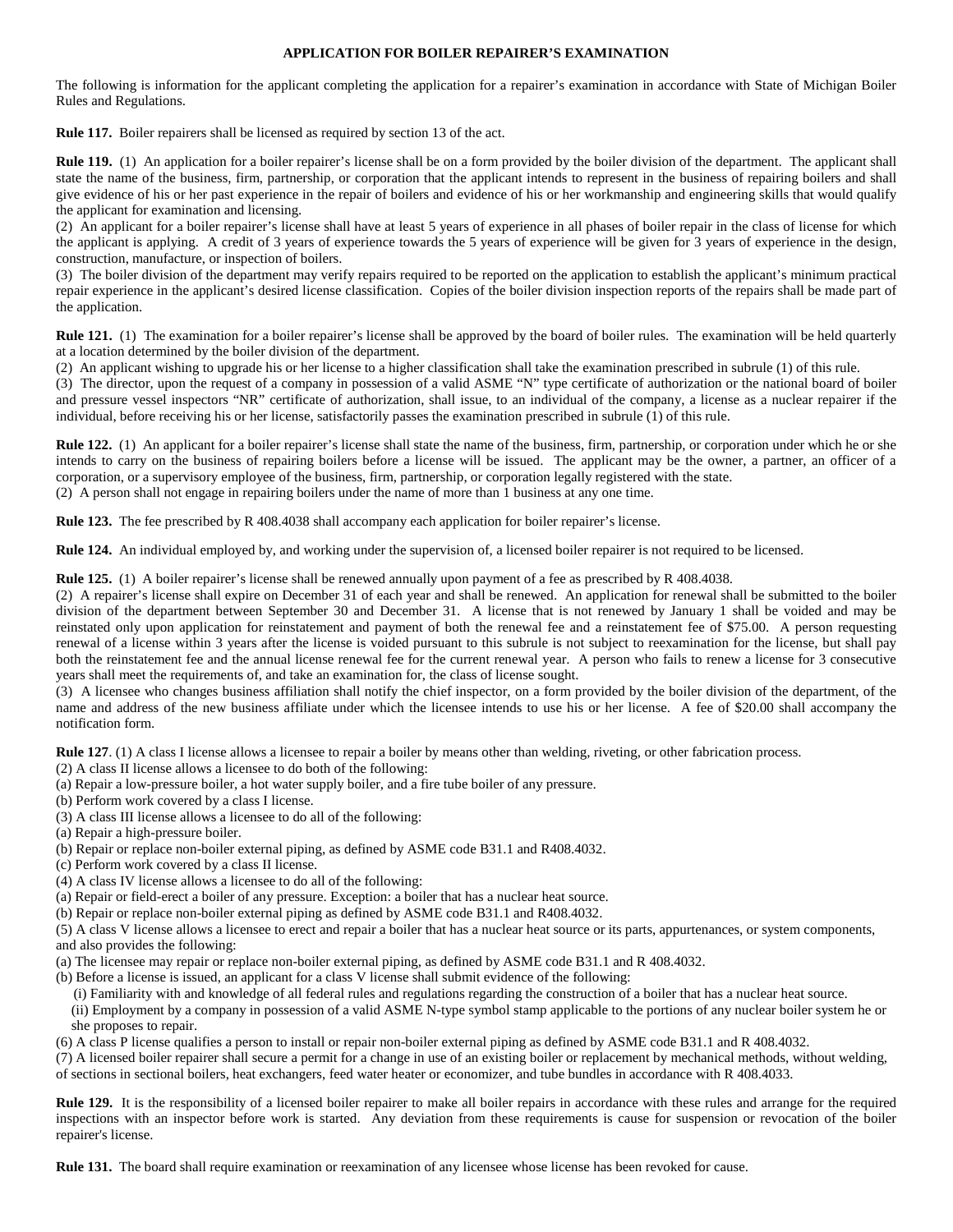| Application for Boiler Repairer's Examination           |                            | 166 |  |
|---------------------------------------------------------|----------------------------|-----|--|
| Michigan Department of Licensing and Regulatory Affairs |                            |     |  |
| Bureau of Construction Codes / Boiler Division          |                            |     |  |
| P.O. Box 30255, Lansing, MI 48909                       | Print   Clear              |     |  |
| 517-241-9334                                            | (Continue to back page and |     |  |

www.michigan.gov/bcc

This form can be completed by tabbing to each field and typing in the required information.

**Examination Fee:** \$100.00 (nonrefundable)

| Authority:<br>Completion: Voluntary<br>Penalty: | 1965 PA 290 and Michigan Boiler Rules and Regulations<br>License will not be issued | LARA is an equal opportunity employer/program. Auxiliary aids, services and other reasonable accommodations are available upon<br>request to individuals with disabilities. |
|-------------------------------------------------|-------------------------------------------------------------------------------------|-----------------------------------------------------------------------------------------------------------------------------------------------------------------------------|

#### **Instructions:**

•Complete and sign application. Type or print in ink.

•Enclose a check made payable to the **State of Michigan**.

•Mail completed application and payment to the address listed above.

### **Applicant Information**

| NAME OF APPLICANT                                                                                                                                                 |              | <b>E-MAIL ADDRESS</b>                                  |                             | NAME OF BUSINESS, FIRM, PARTNERSHIP, CORPORATION   |                                       |             |                                       |                               |            |                                        |                                                                                               |  |
|-------------------------------------------------------------------------------------------------------------------------------------------------------------------|--------------|--------------------------------------------------------|-----------------------------|----------------------------------------------------|---------------------------------------|-------------|---------------------------------------|-------------------------------|------------|----------------------------------------|-----------------------------------------------------------------------------------------------|--|
| <b>ADDRESS</b>                                                                                                                                                    |              |                                                        |                             | <b>ADDRESS</b>                                     |                                       |             |                                       |                               |            |                                        |                                                                                               |  |
| <b>CITY</b>                                                                                                                                                       | <b>STATE</b> |                                                        | <b>ZIP CODE</b>             | <b>CITY</b>                                        |                                       | COUNTY      |                                       | <b>STATE</b>                  |            | <b>ZIP CODE</b>                        |                                                                                               |  |
| HOME TELEPHONE NUMBER (Include Area<br>FAX NUMBER (Include Area Code)<br>Code)                                                                                    |              |                                                        |                             | BUSINESS TELEPHONE NUMBER (Include Area<br>Code)   |                                       |             |                                       |                               |            | FEDERAL EMPLOYER IDENTIFICATION NUMBER |                                                                                               |  |
| <b>CLASS OF LICENSE REQUESTED</b>                                                                                                                                 |              | YEARS OF EXPERIENCE<br><b>OTHER</b><br><b>MICHIGAN</b> |                             | <b>ASME SYMBOLS</b>                                | <b>AUTHORIZATION</b><br><b>NUMBER</b> |             | <b>EXPIRES</b>                        |                               | $\Box$ Yes |                                        | HAVE WELDING PROCEDURES AND<br>QUALIFICATIONS BEEN FILED WITH<br>THE BOILER DIVISION?<br>∐ No |  |
|                                                                                                                                                                   |              |                                                        |                             |                                                    |                                       |             |                                       |                               |            |                                        |                                                                                               |  |
| <b>Work Experience-List type of boiler repairs, alterations or boiler erections made by you</b><br>over a period of at least 5 years in accordance with Rule 119. |              |                                                        |                             |                                                    |                                       |             | NATIONAL BOARD "R" CERTIFICATE NUMBER |                               |            | <b>EXPIRATION DATE</b>                 |                                                                                               |  |
| NAME OF BOILER OWNER / USER                                                                                                                                       |              |                                                        | NAME OF BOILER MANUFACTURER |                                                    |                                       |             |                                       | <b>EMPLOYMENT START DATE</b>  |            | <b>EMPLOYMENT END DATE</b>             |                                                                                               |  |
| LOCATION OF BOILER (Street No. and Name)                                                                                                                          |              |                                                        |                             | $\Box$ Repaired                                    |                                       |             | $\Box$ Field Erected                  |                               |            | $\Box$ Altered                         |                                                                                               |  |
| <b>CITY</b>                                                                                                                                                       | <b>STATE</b> |                                                        | <b>ZIP CODE</b>             | <b>TYPE OF BOILER</b><br>$\Box$ ft<br>$\Box$ WT    |                                       | $\Box$ CAST | $\Box$ ELECT                          | <b>YEAR BUILT</b>             |            | MAX. BLR. PRESSURE                     |                                                                                               |  |
| <b>BOILER USE</b>                                                                                                                                                 |              |                                                        |                             | PERMIT NUMBER                                      |                                       |             |                                       | <b>MICHIGAN BOILER NUMBER</b> |            |                                        |                                                                                               |  |
| $\Box$ Hot Water Heating<br><b>□</b> Steam                                                                                                                        |              |                                                        | □ Hot Water Supply □ Other  |                                                    |                                       |             |                                       |                               | M          |                                        | м                                                                                             |  |
| LIST TYPE OF REPAIRS OR ALTERATIONS MADE AND EXPLAIN IN DETAIL (Use additional sheets, if necessary)                                                              |              |                                                        |                             |                                                    |                                       |             |                                       |                               |            |                                        |                                                                                               |  |
| NAME OF BOILER OWNER / USER                                                                                                                                       |              |                                                        | NAME OF BOILER MANUFACTURER |                                                    |                                       |             |                                       | <b>EMPLOYMENT START DATE</b>  |            | <b>EMPLOYMENT END DATE</b>             |                                                                                               |  |
| LOCATION OF BOILER (Street No. and Name)                                                                                                                          |              |                                                        |                             | $\Box$ Repaired                                    |                                       |             | $\Box$ Field Erected                  |                               |            | $\Box$ Altered                         |                                                                                               |  |
| <b>CITY</b>                                                                                                                                                       | <b>STATE</b> |                                                        | <b>ZIP CODE</b>             | <b>TYPE OF BOILER</b><br>$\Box$ ft<br>$\square$ WT |                                       | $\Box$ CAST | $\Box$ ELECT                          | <b>YEAR BUILT</b>             |            | <b>MAX. BLR. PRESSURE</b>              |                                                                                               |  |
| <b>BOILER USE</b>                                                                                                                                                 |              |                                                        |                             |                                                    |                                       |             | <b>PERMIT NUMBER</b>                  |                               |            | <b>MICHIGAN BOILER NUMBER</b>          |                                                                                               |  |
| □Hot Water Heating<br>$\Box$ Steam                                                                                                                                |              |                                                        | □Hot Water Supply □Other    |                                                    |                                       |             |                                       |                               | M          |                                        | м                                                                                             |  |
| LIST TYPE OF REPAIRS OR ALTERATIONS MADE AND EXPLAIN IN DETAIL (Use additional sheets, if necessary)<br>$\theta$                                                  |              |                                                        |                             |                                                    |                                       |             |                                       |                               |            |                                        |                                                                                               |  |

# **FOR OFFICE USE ONLY**